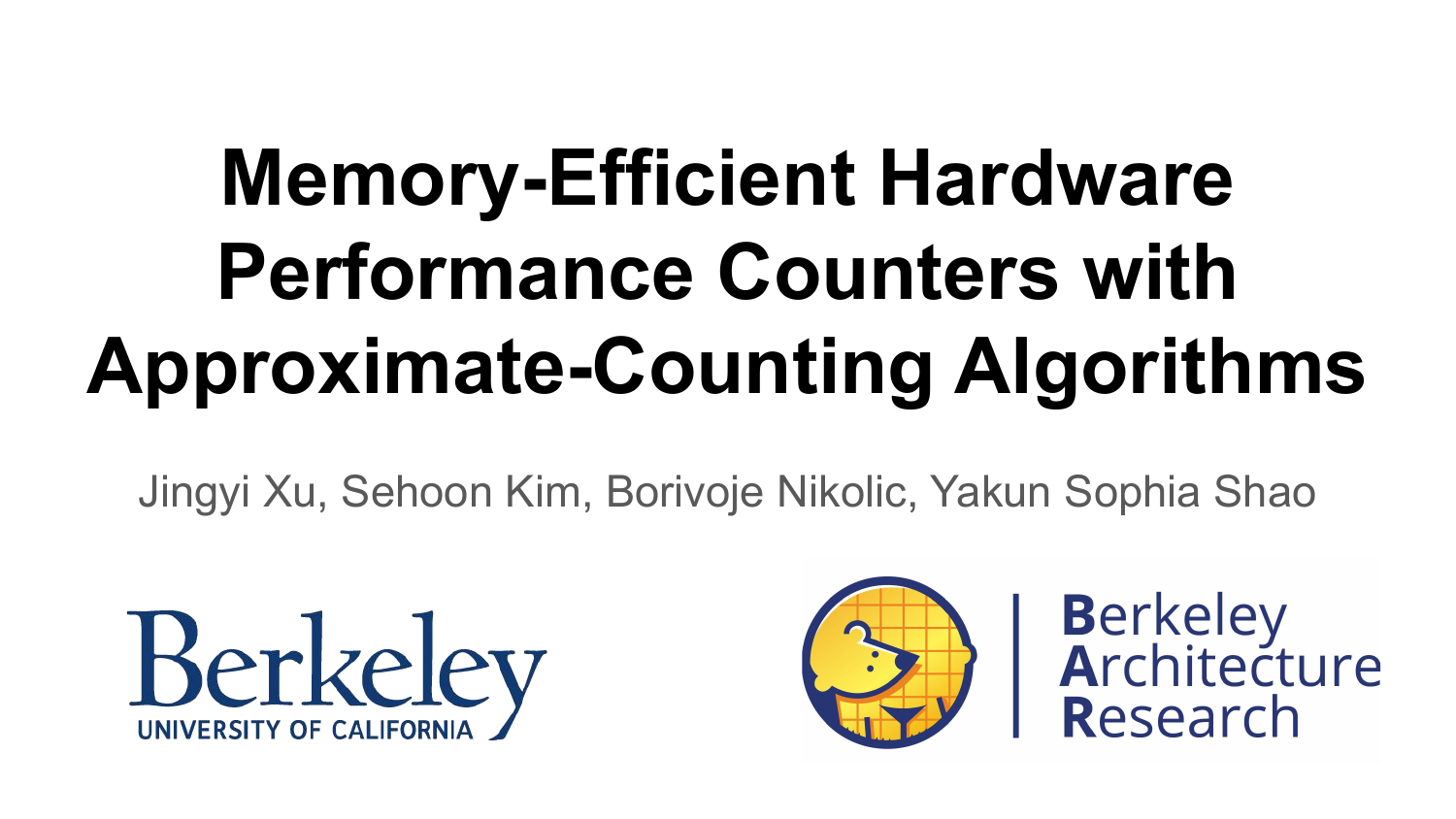# **Motivation**

- Hardware performance counters provide valuable info for many applications:
	- Workload characterization
	- Performance optimization
	- Task scheduling
	- Power modelling
- Challenge: 200+ performance events, only 10-20 performance counters
- Rerunning workloads multiple times:
	- Costly
	- Inaccurate(e.g. on cloud computing platforms)
- **Idea: trade accuracy for efficiency**

#### **Previous works**

- **● Multiplexing performance counters**
	- Dedicate one counter to different events during separate time slices and extrapolate the full behavior
- **● Multiplexing with rate-of-change scheduler**
	- Schedule events using cost functions based on recent hardware activities
- **● Multiplexing with data-cleaning-based post-processing(CounterMiner)**
	- Clean data by removing outliers and filling missing values

Issue: error rate 5%~30%, no guarantee on the error bound

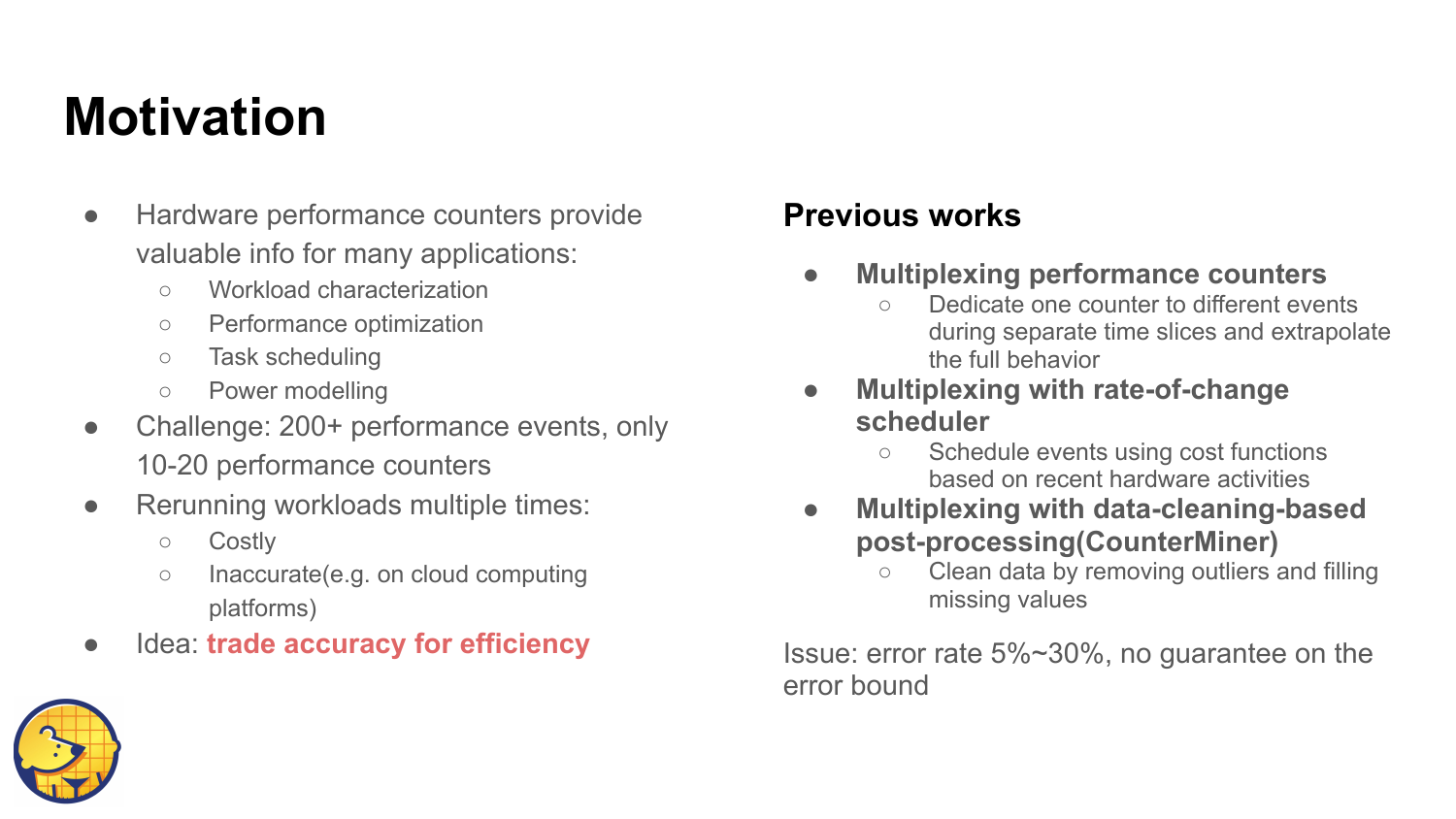# **Sketching Algorithms**

- A family of algorithm that compress large datasets into sketches
- Sketches:
	- Data structures
	- Much smaller than actual data
	- Surrogates of the original datasets for queries and approximate computations
	- Problem-specific, each answers one unique question and has unique structures
- Data compression is typically done using probabilistic techniques
- Statistically provable accuracy-memory tradeoffs
- Streaming: no revisits to data

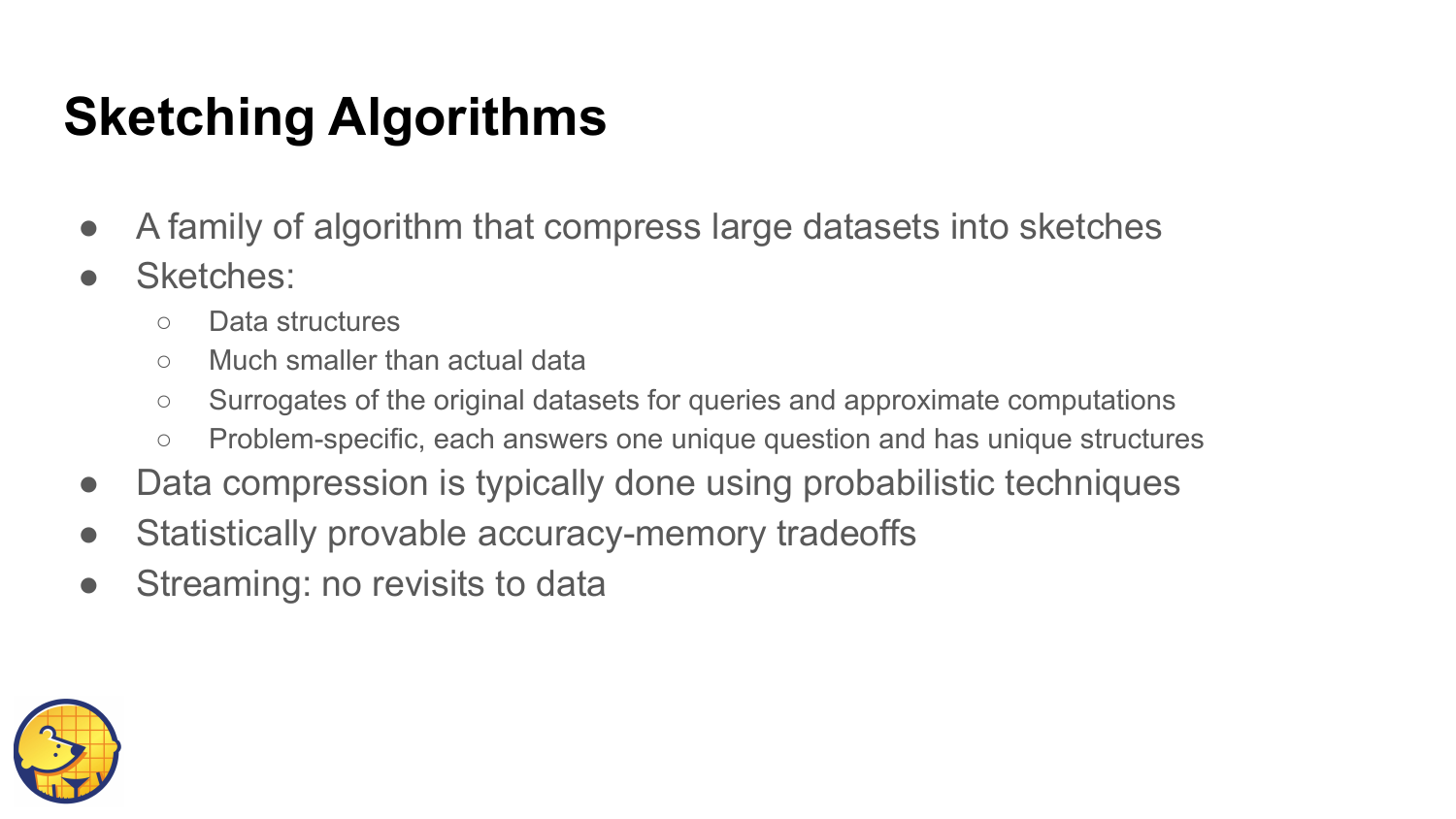# **Morris' Algorithm**

- Counts the number of events in a data stream
- One of the first **approximate-counting algorithms** that increment counts probabilistically instead of deterministically to save memory bits
- parameter  $\alpha \in [1, 2]$
- Adjust accuracy by picking update base exponent and by averaging
- Bound on failure probability:

$$
|P(|c'-c|~>~\epsilon c)~<~\tfrac{1}{2\epsilon^2}
$$

**Pseudocode:** 

```
init():
```
*X* ← 0 **inc():**

Increment *X* with probability  $\frac{1}{\alpha^X}$ and do nothing with probability  $1 - \frac{1}{\alpha^X}$ **query():**

Return  $\alpha^X$ 

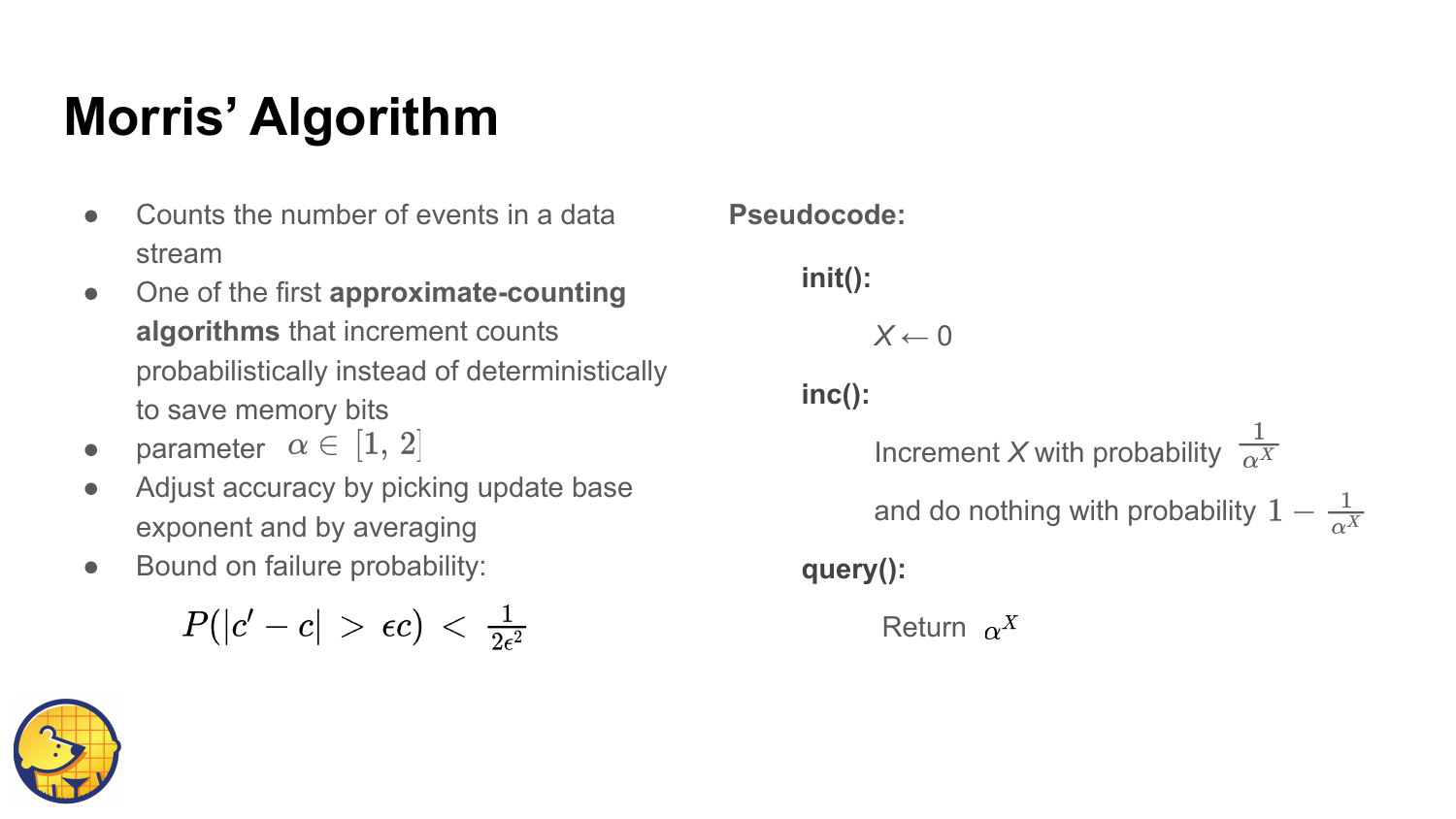### **Rocket Core Integration**



RISC-V in-order pipelined CPU core with 29 general 64-bit hardware performance counters and 29 event selector registers

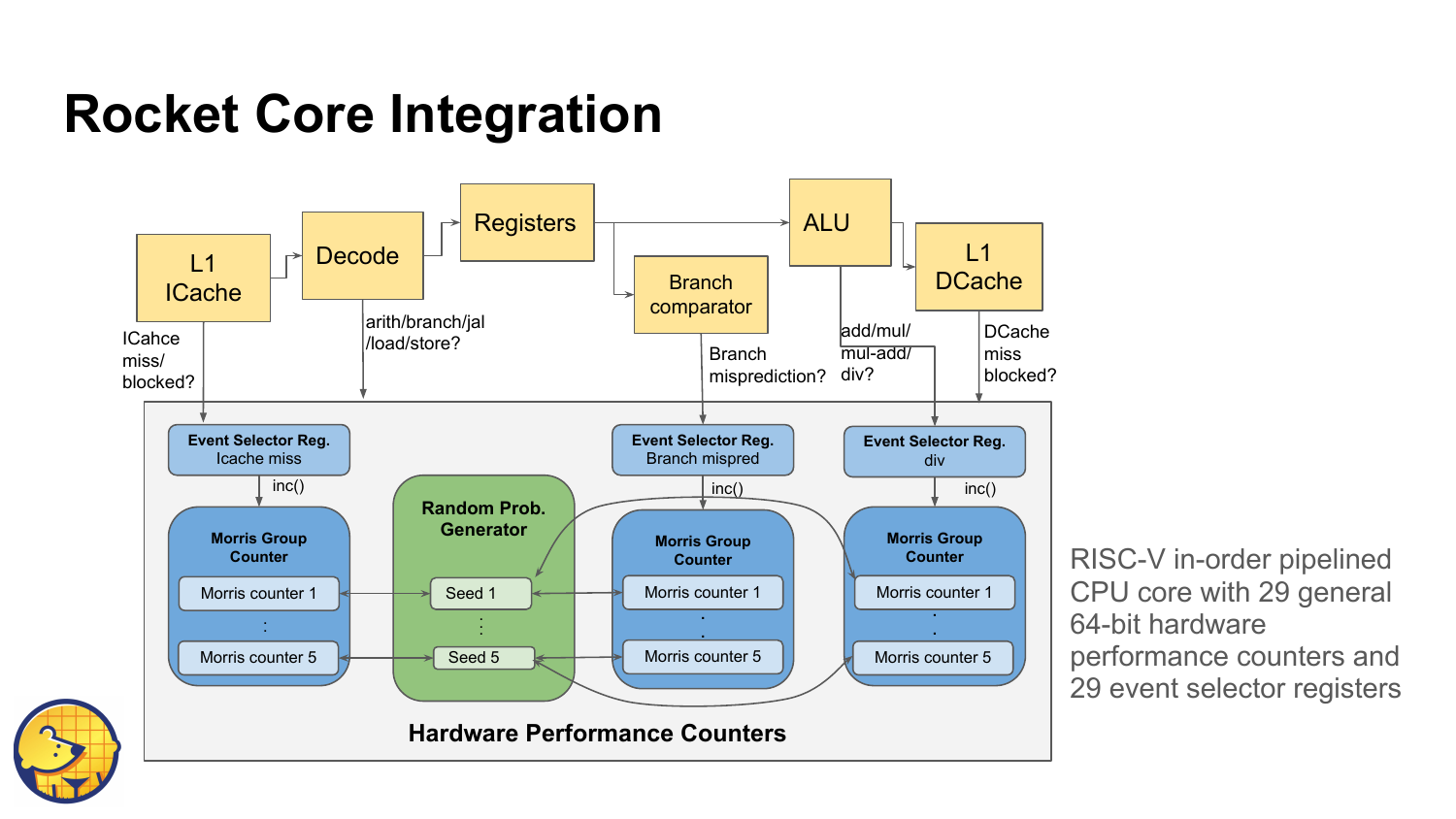### **Hardware Morris Counter Design**



| <b>Processor / System</b>    | <b>Dhrystone MIPS / MIPS</b> |  |
|------------------------------|------------------------------|--|
| AMD Ryzen Threadripper 3990X | 2,356,230 MIPS at 4.35 GHz   |  |
| AMD Ryzen 9 3950X            | 749,070 MIPS at 4.6 GHz      |  |
| Intel Core i9-9900K          | 412,090 MIPS at 4.7 GHz      |  |

event that occurs with probability of 0.1% requires 32 bits per second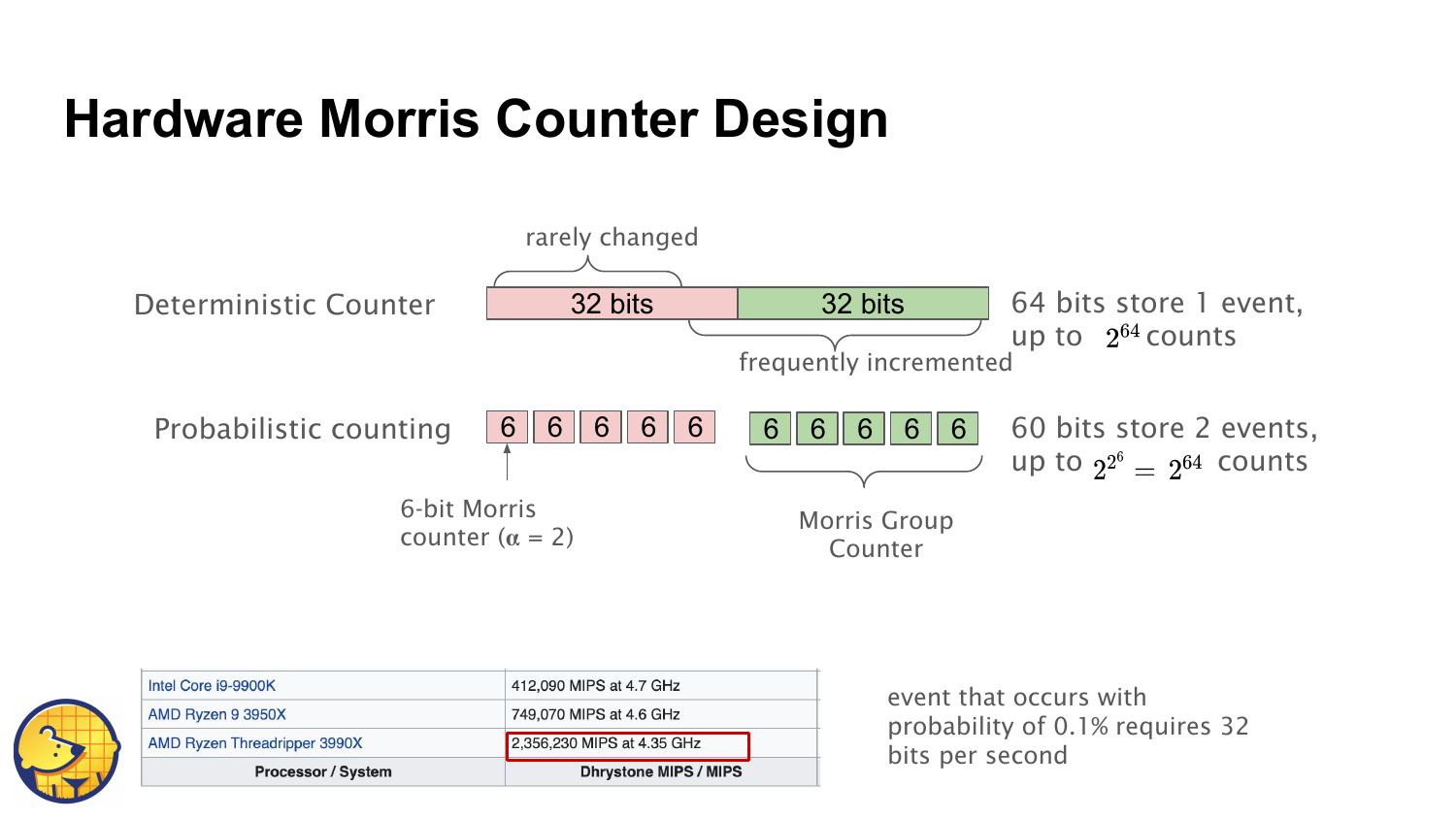# **Hardware Probability Generation**



- Multiple LFSRs with different initial values can give more random results than a single LFSR
- Need to generate at least 5 independent probabilities for Morris Group Counters
- Reduce overhead by shuffling LFSR's bits

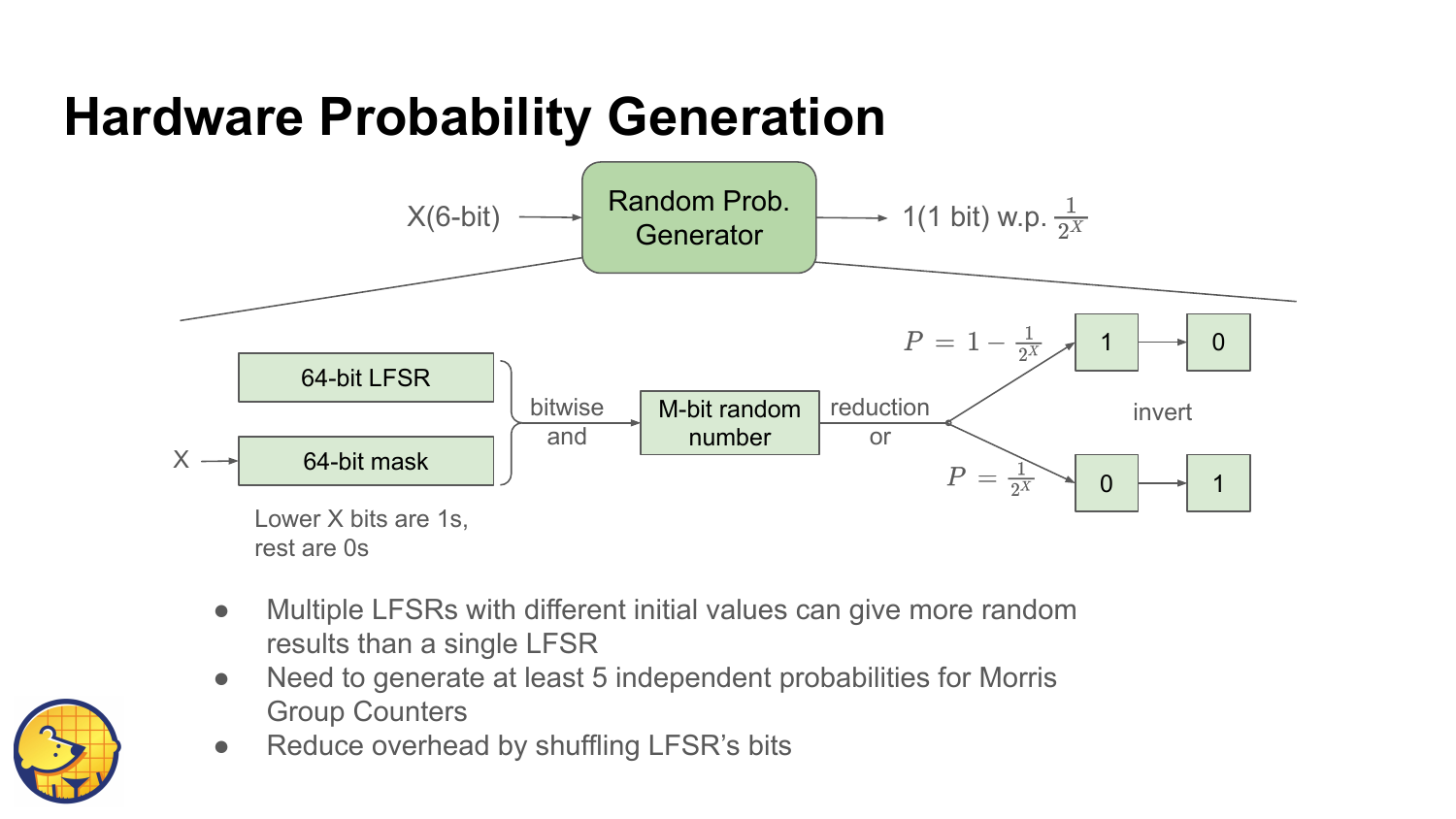# **Evaluation results**

- Baseline: Rocket core's deterministic hardware performance counter
- Testbenches: spmv and vvadd, each simulated 50 times on Rocket Core with Morris performance counters
- Minimum errors stay consistently within 5%
- More variability in maximum errors, can get over 100%, but unlikely to happen
	- Probability of < 75% relative error is 89% in the worst case



**Performance monitoring events**